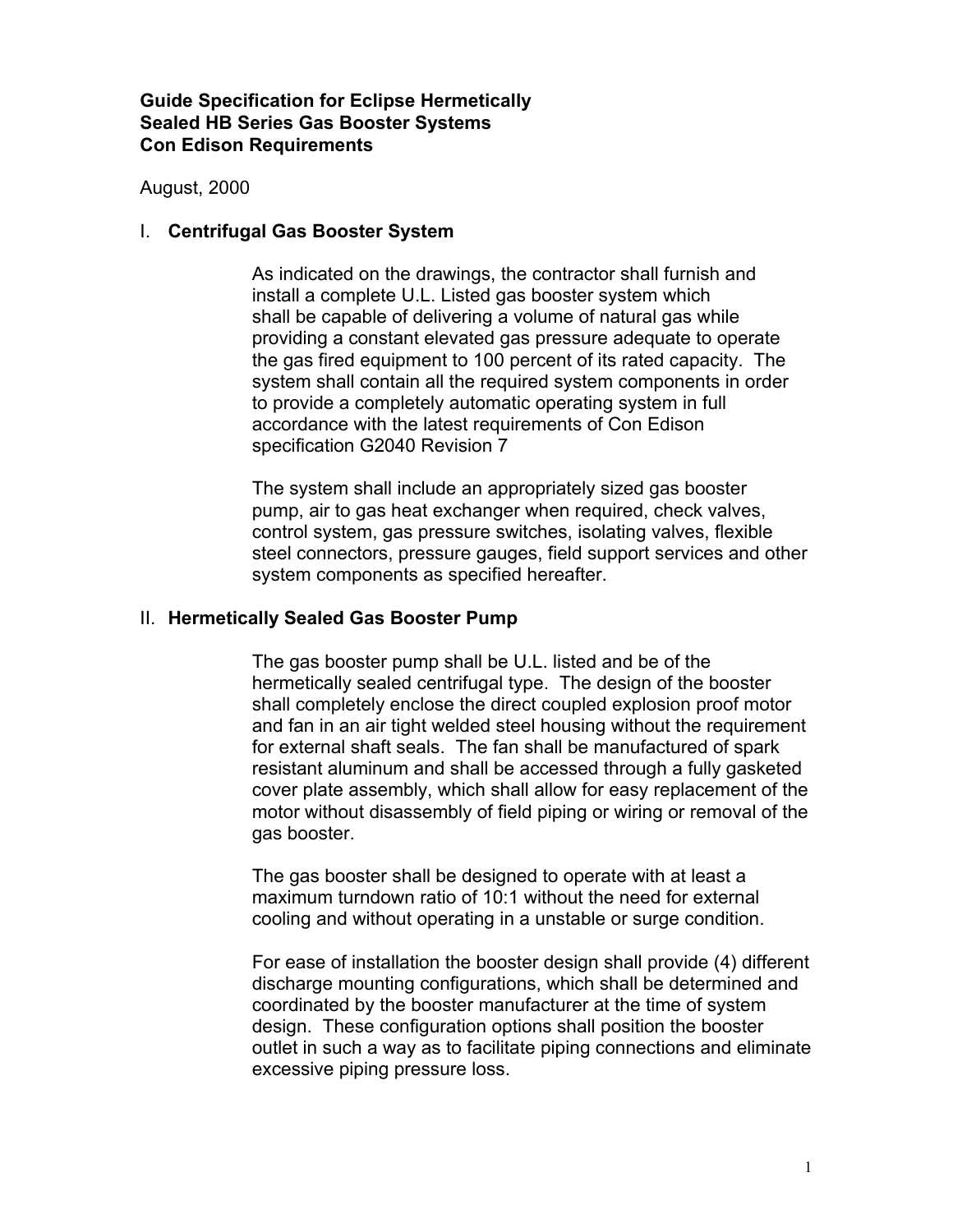The booster shall include a Class 1, Group D, 3450 Rpm explosion proof motor which shall be capable of operating on 208/230/460 volt 3 phase power. For external power connections to the booster pump a factory mounted U.L. listed explosion proof junction box with sealing unilet shall be provided.

The gas booster shall be equivalent to series HB as manufactured by Eclipse Combustion.

### III. **Check Valves**

The contractor shall install a horizontally mounted F.M. approved disk type check valve on the inlet of the gas booster and in the recirculation loop for the heat exchanger when required.

Check valves shall be constructed of heavy duty cast iron with a light weight aluminum disk and fully gasketed removable top for ease of inspection and service. Valves shall be designed to withstand a back pressure differential of a minimum of 10 psig across the valve seat and shall have no more than a .5" w.c. pressure drop at its maximum flow rating.

Valves sized up to and including 3" shall be screwed connection. Sizes 4" and larger shall be flanged.

Check valves shall be approved by Con Edison for gas booster installation and shall be Eclipse series 1000.

#### **IV. Recirculation Loop and Heat Exchanger**

The contractor shall install when required by the booster manufacturer, a recirculation cooling loop which shall be used to provide adequate cooling of the gas booster motor during excessive low gas flow conditions

As an integral part of the recirulation loop an air to gas heat exchanger shall be installed in the loop piping. The heat exchanger shall be of the single pass modular type and shall be constructed of corrosion resistant aluminum.

The heat exchanger shall have a self contained, temperature controlled fan and motor assembly which shall be controlled by the gas booster control system. The heat exchanger fan shall be operated when the temperature of discharge gas is above the setpoint recommended by the booster manufacturer. Heat exchanger shall be similar to DB308 as manufactured by Eclipse Combustion.

In the discharge of the heat exchanger the contractor shall install an additional disk type check valve sized in accordance with the gas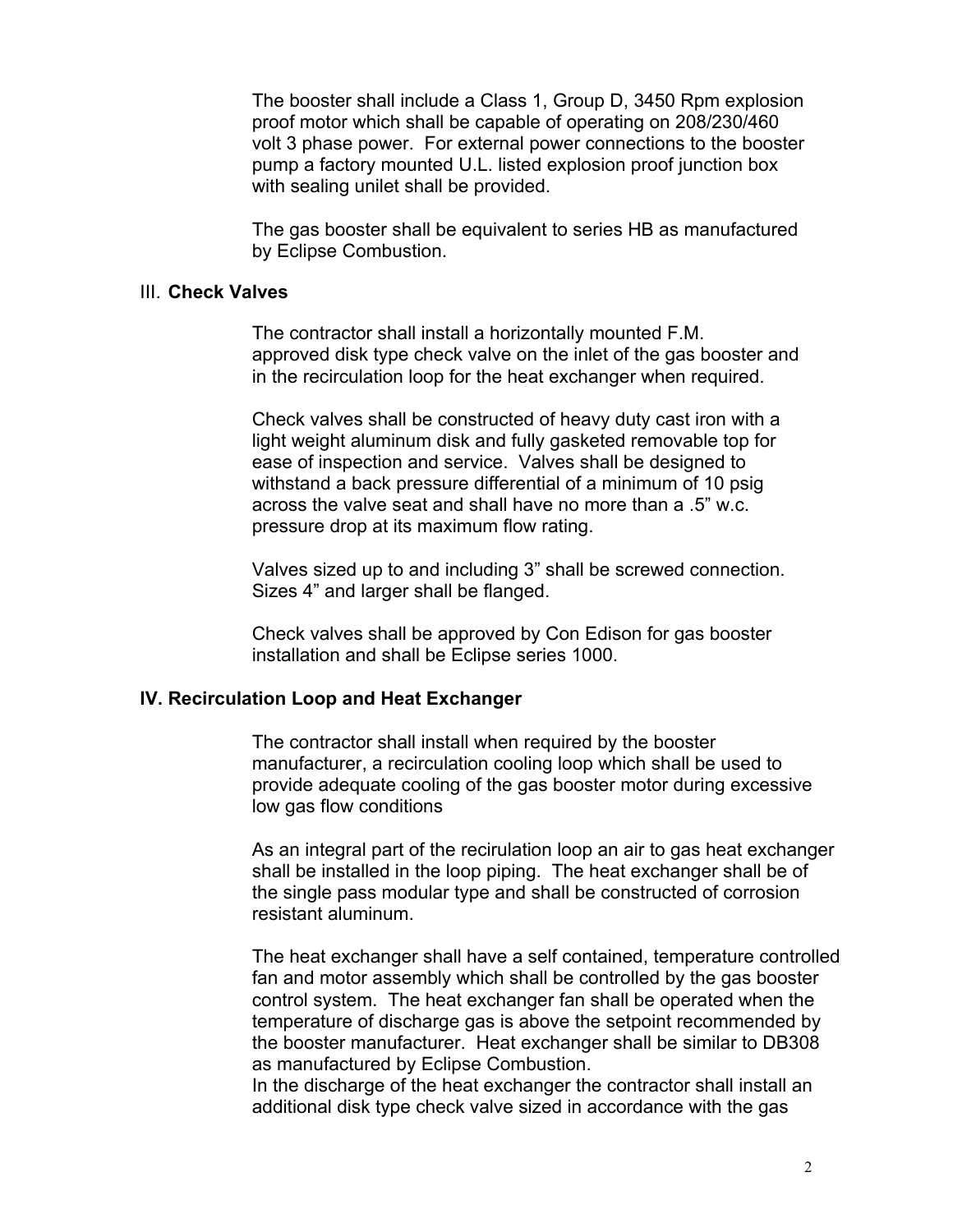booster manufacturer's recommendations. Check valve shall be similar in design to that previously specified.

### V. **Gas Booster Control System**

The contractor shall install a completely factory built gas booster control system to provide safe, proper automatic operation of the gas booster pump and recirulation heat exchanger.

The control system shall be furnished by a single source vendor who shall be responsible for all aspects of design, coordination and operation of all components of the entire gas booster system. The control system shall be a standard cataloged item which has been particularly designed for this application and shall have had field usage for at least (5) years and which shall be approved for use by Con Edison. Non standard controllers or controls not furnished by the booster vendor will not be acceptable.

The control system shall include as a minimum the following features:

- 1. Nema 4 wall mounted enclosure
- 2. Fusible disconnect switch with external handle
- 3. Nema rated magnetic motor starters with overloads for all motors
- 4. Indicating lights for: Power On, Booster On, Heat Exchanger On & Low Gas Pressure
- 5. Digital temperature control with remote sensor (when required)
- 6. Booster On/Off switch
- 7. 4" Alarm bell and silencing switch: to ring on low gas pressure
- 8. Inlet low gas pressure switch (manual reset)
- 9. Discharge low gas pressure switch
- 10. Start circuit interlocks
- 11. Photo etched wiring schematic on inside of panel door
- 12. Engraved nameplates for all components
- 13. Numbered terminal strip

Booster control system shall be equivalent to series HBP.

Wired to the gas booster control system shall be a U.L. and F.M. listed low inlet gas pressure switch which shall be set to open when the booster inlet pressure falls below 3" w.c.

When the switch opens it shall de-energize the booster motor control circuit disabling the gas booster. The switch shall contain no mercury and be of the manual reset type similar to Dungs GML series.